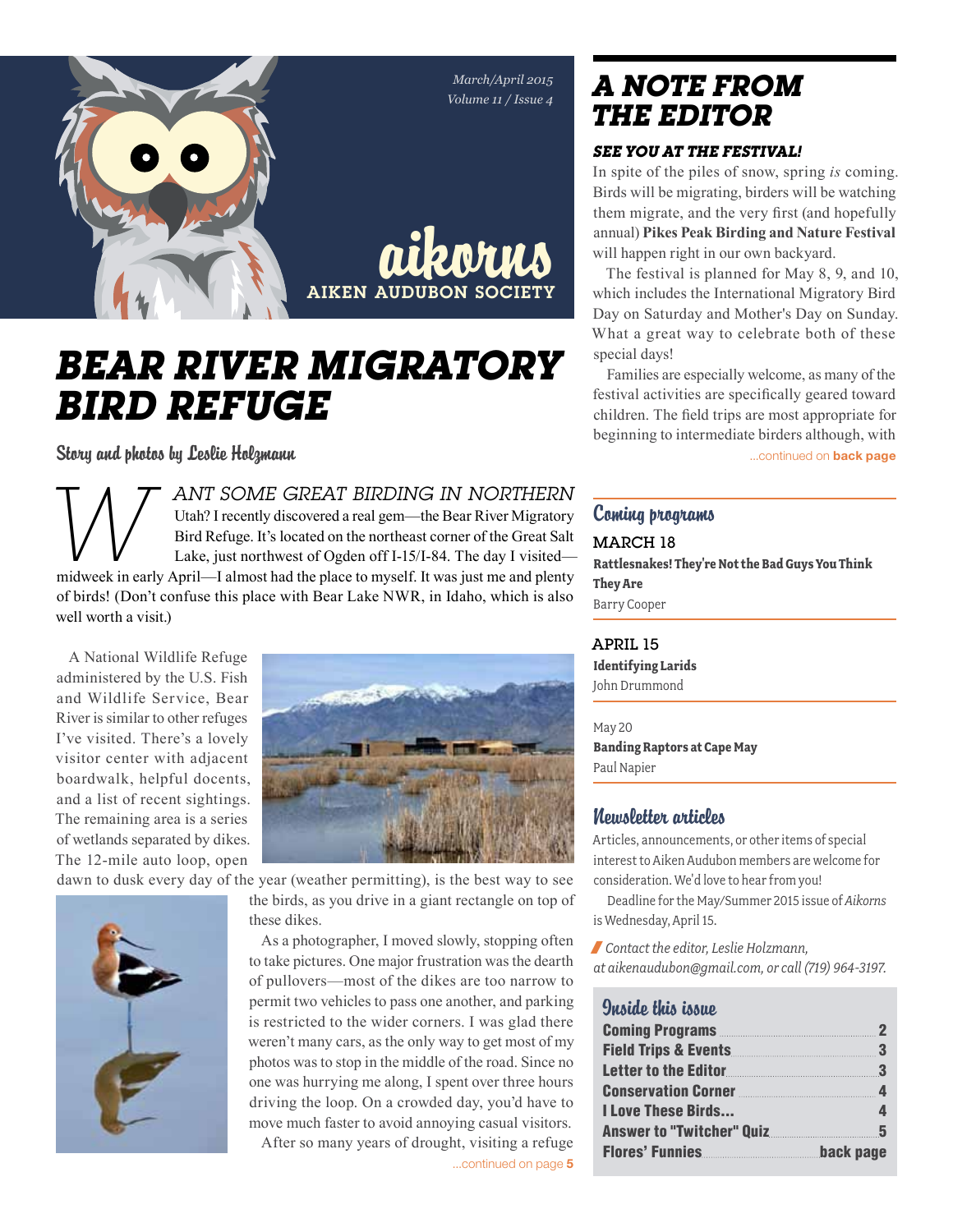# *mARCH 18 / bARRY cOOPER rATTLESNAKES*



*R attlesnakes, They're Not the Bad*  guys you think they are! Come learn about the habits and characteristics of rattlesnakes and how they benefit humans.



Barry Cooper is a fourth-generation Colorado native who grew up on a ranch in northern Colorado, eventually earning both a BS in



Leslie Holzmann

Animal Science and a MS in Agricultural Business from Colorado State University. He loves birding, hiking, fishing, scuba diving and wine collecting. He currently serves on the Board of the Palmer Land Trust and the board of the Wine Festival of Colorado Springs. Barry is the coordinator of the Raptor Monitoring program at Cheyenne Mountain State Park where he also conducts programs on rattlesnakes and bats. He and his

wife Pat travel extensively and use their love of birding and wine drinking as an excuse to travel the world.

# *aPRIL 15 / jOHN dRUMMOND iDENTIFYING LARIDS*

*Do gulls leave*  in Colorado brings gull species from you glassy-eyed? Despite sitting in the middle of North America, winter both the Pacific and Atlantic coasts to spend time along the Front Range's lakes and reservoirs.

This program will be a working session to help you learn a scientific approach to identifying the common and rarer species that have been seen in Colorado, plus ones to look out for in the future.



Bring pencil and paper and a field guide (John recommends *Sibley Birds*, 2nd edition, 2nd printing, or *Gulls of the Americas,* by Howell and Dunn). The photo shows several species of gull; come to John's program and find out how to identify them all.

John Drummond has birded in 27 countries, covering 6 continents. He has been a leader, co-leader or has advanced a number of international trips covering Bolivia, Jamaica, Japan, Australia, and Thailand. His birding plans in the near future include Uganda, Sri Lanka, and other parts of the world.

 John has Ph.D. in Inorganic Chemistry from Southampton University, England and has extensive field experience on a number of bird studies and has spoken to a number of Audubon and other ornithological groups.

Aiken Audubon programs are free and open to the public. They are held at the Colorado Parks and Wildlife building located at 4255 Sinton Road. Coffee and socializing is at 6:30 pm and programs begin at 7 pm. Please use the back entrance. *Note:* Sinton Road runs parallel to I-25 on the east side, between Garden of the Gods Road and Fillmore Street.

### Aiken Audubon Board Members

President Christine Bucher (719) 596-2916 baccab@aol.com

#### Vice President

Frank Dodge (719) 549-0651

**SECRETARY** Risë Foster-Bruder (719) 282-7877

**TREASURER** Gary Conover (719) 635-2505 gary1gc@yahoo.com

#### Program Chair

Deborah Barnes-Shankster (303) 947-0566 kfoopooh@yahoo.com

Conservation Chair

Jackie Heyda (719) 487-8485

PUBLICITY CHAIR Christine Bucher (719) 596-2916

baccab@aol.com Education Chair

Position Open

Field Trips Mel Goff melgoff@comcast.net

Kiowa Creek Liaisons Jeannie & Ron Mitchell vancerus@earthlink.net

Aikorns Editor/Web Leslie Holzmann (719) 964-3197 aikenaudubon@gmail.com

**HOSPITALITY** Kathy Minch (281) 435-6850 kathydaboo@gmail.com

Christmas Count Tyler Stuart (719) 661-9308 tylerhstuart@gmail.com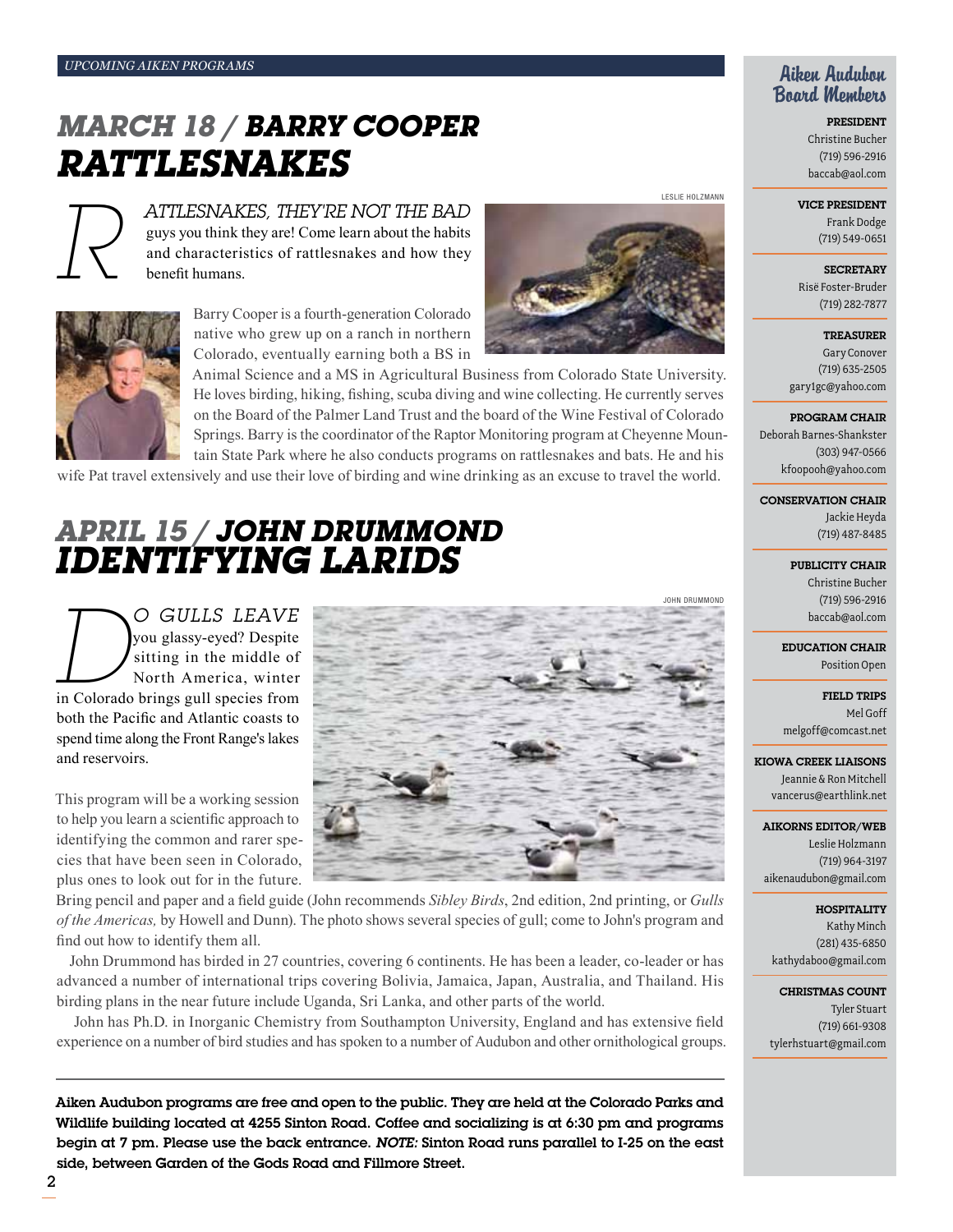## Aiken Audubon Field Trips & Events

Everyone is welcome on Aiken field trips, regardless of experience level or membership in Audubon. Contact trip leader for details and to let them know you are coming. Remember to pack your binoculars, scope (if you have one), field guide, water, snack or lunch, hat, rain gear, sun screen, bug spray, camera(?), and some gas money for the drivers. No dogs are allowed.

*Note:* In cases of extreme weather, trips may be cancelled. If this might be a possibility, please contact the trip leader an hour before the scheduled meeting time. To receive e-mailed reminders of upcoming field trips and notices of last-minute cancellations, send your name and e-mail address to AikenAudubon@gmail.com.

#### *Saturday, April 11, 7 – 11 am Pinello Ranch*

As part of the Colorado Birding Trail, this 260 acre property has Fountain Creek bordering to the west and Venetucci Farm to the south. Rich riparian habitat with floodplain cottonwoods and willows provides a mosaic of habitats. A series of ponds and cattail marshes also provide excellent habitat.

We will meet at the ranch. From I-25 south of Colorado Springs, exit South Academy Blvd. (exit 135). Go east for 0.5 miles and take the exit for Highway 85 toward Fountain. Turn right (south) on Highway 85 and go 0.7 miles. Look for the ranch sign on your right.

There is a \$9.00 per person fee. This trip is limited to 15 participants.

/ *For more information and to sign up, contact Mel Goff at melgoff@comcast.net.* 

#### *Sunday, April 19, 7 am – noon Kettle Ponds*

Located near the south entrance to the Air Force Academy, these ponds can be quite productive. Last year was a great year for migrants, including a Black-and-white Warbler.

We will meet at the north end of Airfield Drive, which is a right turn just before the South Gate entrance to the academy.

/ *For more information and to sign up, contact Ris Foster-Bruder at riserefb@comcast.net.* 

#### *Coming May 8 – 10, 2015 REGISTER NOW!*



/ *PikesPeakBirdingAndNatureFestival.org*

# More trips online!

For the latest information on field trips and events: **www.AikenAudubon.com**

# *For j.j. Audubon Lovers*

**TT** *HE COLORADO SPRINGS*<br>
Fine Arts Center, which has the<br>
largest collection of John James<br>
Audubon prints in Colorado, is<br>
planning a major exhibition of his work Fine Arts Center, which has the largest collection of John James Audubon prints in Colorado, is ("A Naturalist & an Artist") paired with paintings by Denver artist Kevin Sloan, March 7 through May 31. They're planning



birding tours and other birding events during the exhibition.

/ *For more info, go to csfineartscenter.org.*

# *Letter to the editor*

Dear Aiken Audubon Editor/Members:

In the last issue, there was a LTE about birds killed by wind farms. The author was incorrect when he stated that "billions of birds are killed by wind farms" and that such collisions are leading to a "world without birds."

While wind farms do kill some birds, the numbers have been greatly exaggerated by opponents and by the fossil fuel industry, which stands to gain from discrediting renewable energy. In truth, the far biggest killers of birds are not wind farms, but feral cats and collisions with cell towers, buildings, etc.

A recent study reported in USA Today in Sept. of 2014, estimated bird deaths caused by wind farms to be between 214,000 and 368,000 annually. Compare that with the estimated 6.8 million fatalities from collisions with cell and radio towers, and the 1.4 billion to 3.7 billion deaths from cats.

A greater risk to birds is our warming climate, due primarily to the consumption of fossil fuels. The National Audubon society also recently released a report this year which found that hundreds of bird species are at serious risk from climate change and that some species could lose more than 95% of their current ranges.

(http://www.usatoday.com/story/weather/2014/09/08/ climate-change-birds-audubon-society/15299231/)

Wind farms are an alternative because they do not generate greenhouse gases that warm the climate. They can be sited in ways to minimize bird collisions, and new technologies are being explored to lower strikes. Let's get the facts before opposing a much-needed renewable energy source based in inaccurate information passed around by folks with hidden agendas.

> Sincerely, Cyndy Kulp Colorado Springs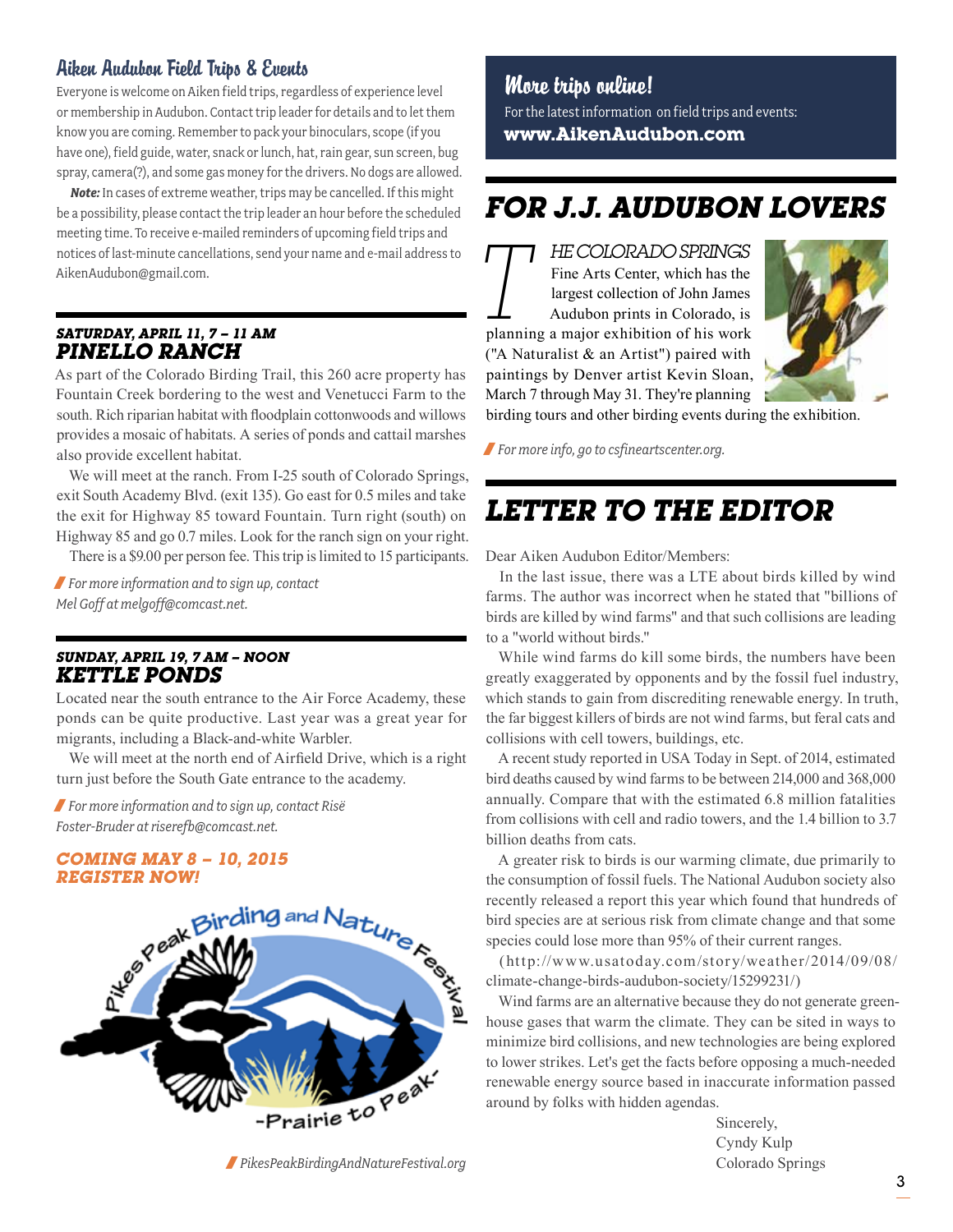*conservation corner*

# *brown's canyon now A national monument!*

*N FEB.19, 2014, PRESIDENT OBAMA DESIGNATED*<br>21,586 acres of pristine canyons, rivers and backcountry forest in Colorado<br>as the Browns Canyon National Monument.<br>The area is unique, towering over the Arkansas River, itself 21,586 acres of pristine canyons, rivers and backcountry forest in Colorado as the Browns Canyon National Monument.

The area is unique, towering over the Arkansas River, itself a beacon to white water rafters and anglers. The granite walls of the canyon stand like a series of a natural cathedral spires that change hues as the light of day wanes.

Stretched between the communities of Buena Vista and Salida in Chaffee County, Colorado, Browns Canyon elevation ranges from 7,300 feet to 10,000 feet, offering a backdrop for and stunning views of the Arkansas Valley and the Sawatch Range of the Rocky Mountains. The range, formed more than 70 million years ago, is home to some of the highest peaks in the region, towering above 14,000 feet in elevation.

The distinctive environmental features consist of many mountains, canyons with glacial characteristics, giant moraines or ridges of mountain debris, and gulches. Drainages interlace the canyon and drain in to the Arkansas River.

Browns Canyon provides clean water, habitat for wildlife, biological diversity, outdoor recreational opportunities, scenic beauty and grazing and other permitted uses.

/ *http://www.fs.fed.us/visit/browns-canyon-national-monument*

# *News & Notes*

by Jackie Heyda

#### *Climate change will cost you.*

Cass R. Sunstein of *Bloomberg News* has an opinion article in the February 11, 2015 *Denver Post*. Most Americans are worried about climate change and "they want their government to regulate greenhouse gases." However, there is a question about much they will be willing to pay. Some people may be willing to pay a small amount to reduce the risk—but would they be willing to pay a monthly energy tax and an equivalent gasoline tax? Mr. Sunstein says there is a clear lesson for national political campaigns: "Candidates will have trouble if they decline to acknowledge climate change or say that they don't want to address it." These candidates also have to worry about initiatives that could impose costs on American consumers.

/ *http://www.denverpost.com/ Opinion/ci\_27507541/ Sunstein:-Climate-change-efforts-will-cost-you*

#### *New outlook for the National Wildlife Refuge Agency?*

According to an article in the February 2, 2015 *High Country News*, the U.S. Fish & Wildlife Service released a new "strategic growth policy." In an article written in 2001, the question was asked if the national wildlife refuges are the "classic middle child: overlooked, ignored, underfunded and understaffed."

/ *www.hcn.org/issues/197/10285*

For information on National Audubon issues and actions, go to the Audubon Action Center, audubonaction@audubon.org.

> Look for the Aiken Audubon Society Facebook page! facebook.com/pages/Aiken-Audubon-Society

*I just love these birds…*

by Frank Dodge

*For about five or six years, I've*  been enjoying watching a pair of Canyon Towhees at my feeders. At first glance, you might get the impression they're rather plain. But then, when you notice the spot of rust on the top of the head and all the wonderful rust color on its under-tail, and see the black spots on the neck and dark tail, you realize this bird is not so plain after all.



Like most members of the sparrow family, Canyon Towhees eat off platform feeders or off the ground. A couple of summers ago, however, they regularly ate while perched on the "Cardinal" ring on my Brome Squirrel Buster Plus Feeder. However, except for that one summer, they seem to have forgotten how they did it and have fed only from the platform or ground since. While feeding, they're a bit of a bully—they like to chase the other birds away from their food source. It's fun to watch them scurry back and forth trying to guard their chosen feeding spot.

A couple of years ago I was overjoyed when I noticed "my" Canyon Towhees feeding a baby on the platform feeder outside our kitchen window. My joy was shortlived when I learned they were caring for a Cowbird chick. Last year, however, they …con't on page 5.

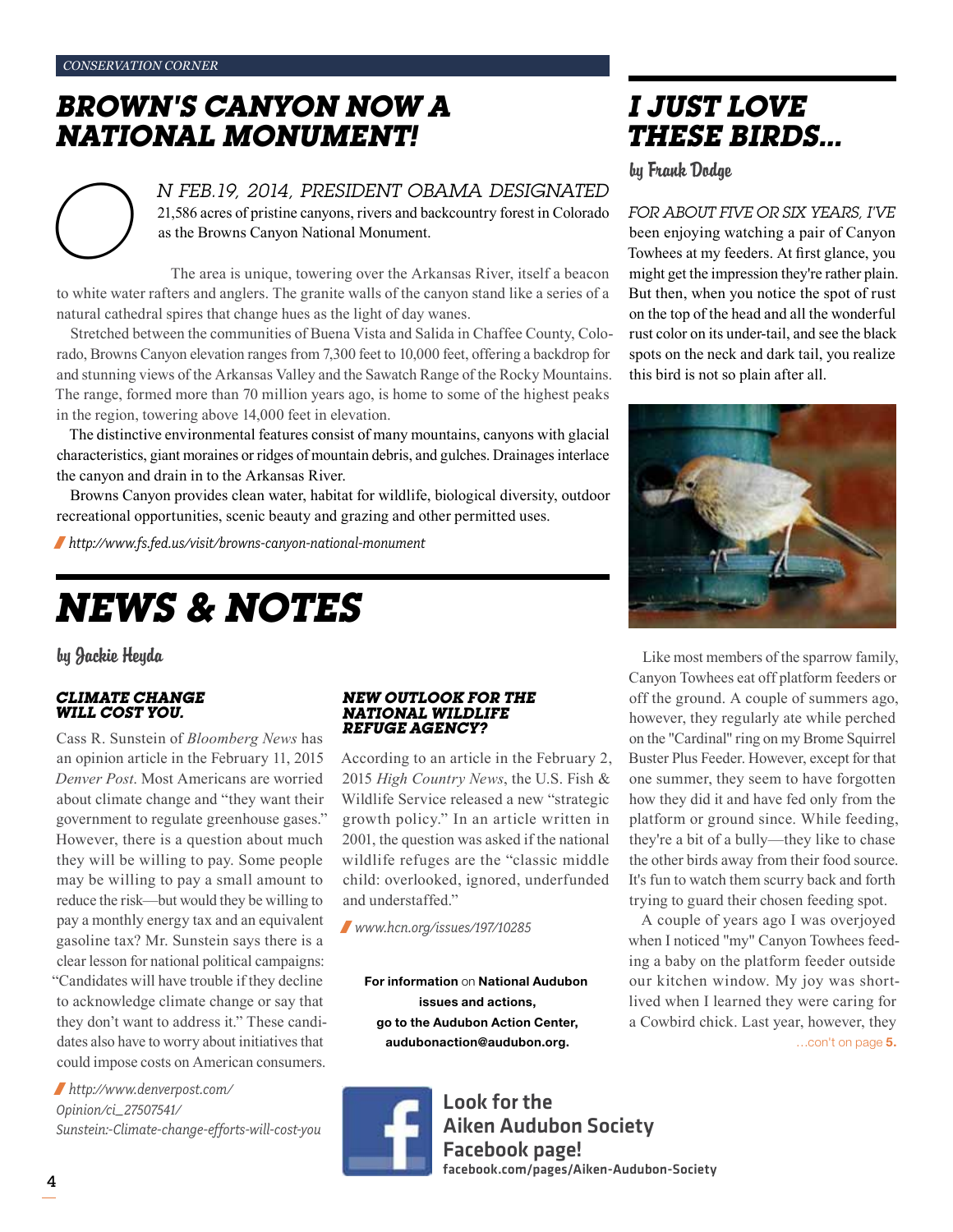#### Love these birds, con't from page 4

actually brought their own baby to the feeder. Woohoo!

The Canyon Towhees have come to tolerate me—somewhat. They won't usually fly away when they see me at the kitchen sink just 18 inches from the platform feeder. If they're around when I fill the feeder, they'll frequently move a short distance away maybe six feet or so—but they don't always fly off. After I finish and turn my back, they'll often fly back to the feeder and begin to eat.

I've become very protective of these birds. When we had a new roof, gutters and the house painted two years ago, I pointed out the juniper bushes where the Towhees roost (and probably nest) to all of the contractors and threatened grievous bodily harm if any of the workers disturbed the area. Though I don't know what I'd have actually done, they knew I was very serious. To their great credit, the workers did an excellent job protecting my special birds' hideout.

Of course, their song is delightful and a joy to the ears. It's very similar to that of the Spotted Towhee. This is one of those bird sounds that makes summer so great. I just love these little birds!  $\mathcal{H}$ 

#### **Bear Lake**, continued from front page

with wet wetlands was a huge treat. Bear River is known for its large population of Western (*right*) and Clark's Grebes. At this time of year they were courting, the couples swimming together and twisting their necks in tandem—a sight I've always wanted to see! Of course there were plenty of ducks, Double-crested Cormorants and American Coots, along with other grebes, gulls, shorebirds and American White Pelicans.



A relatively scarce bird in Colorado, seemingly thousands of Yellow-headed Blackbirds (*below*) clogged the roads and perched in the cattails. They were feasting on the dense clouds of midges that filled the air—and soon the



car. Thankfully, midges don't bite, so I just had to remember to keep from smiling too broadly!

Swallows were also in abundance, in pursuit of those same midges. Marsh Wrens called from the sides of the road, and occasionally ventured into plain view where I could snap their portraits. A Northern Harrier flew back and forth over the drier fields, looking for lunch.

If the refuge was this birdy in mid-April (and I was there mid-day—not the best time to visit), I can only imagine what it will be like in May and June. I'd love to go back to see the grebes carrying their babies on their backs, and to photograph ducklings following their mamas through the marsh. And while I did see some American Avocets (*photo on front page*) and Long-billed Curlews, I'm sure there will be

more waders in other seasons. Sandhill Cranes also use the refuge as a rest stop during migration. I definitely intend to return, even though the Great Salt Lake is a full day's drive from our home in Colorado. Road trip, anyone?  $\mathcal{H}$ 

# *Speaking Twitcher: Answers*

*The Last issue featured a little*  quiz on British birding terms. Here are the definitions:

1. **Blocker:** A bird that is rare in the area where you are birding, and hasn't been seen in ages.

2. **Boggie Bird:** We would know this as a nemesis bird—one we've been looking for, and by rights should have seen by now, but haven't although we'd really like to.

3. **BOP:** Bird of Prey

4. **Certs:** Those stray birds (vagrants) that appear on a regular basis.

5. **Crippler:** An amazing sighting, with the bird being both very rare and very big/ beautiful/impressive. The idea is that the

overwhelming emotion of the moment leaves you unable to function.

6. **Dip out:** To miss seeing your target bird. The target bird (often a vagrant) is then called a dip.

7. **Dude:** A casual birdwatcher, who doesn't care how rare the bird is or if they have seen it before. They just enjoy looking at birds. Dudes usually stick to good weather and reasonable hours. This person is at the other end of the spectrum from a twitcher.

8. **Duff gen:** Bad information on where to find a specific bird, or other incorrect information about the sighting.

9. **Get gripped off:** When everyone else sees the target bird (usually a rarity), but, for a variety of reasons, you do not. Sometimes competitive birders grip someone off on purpose, which is not at all nice.

10. **Old badger:** Derogatory term for an older, female birder who is looking a bit shopworn. What do they expect of someone who spends a lot of time outdoors in the sun and wind?



*A crippler, for sure!*

By Pearson Scott Foresman [Public domain], via Wikimedia Commons